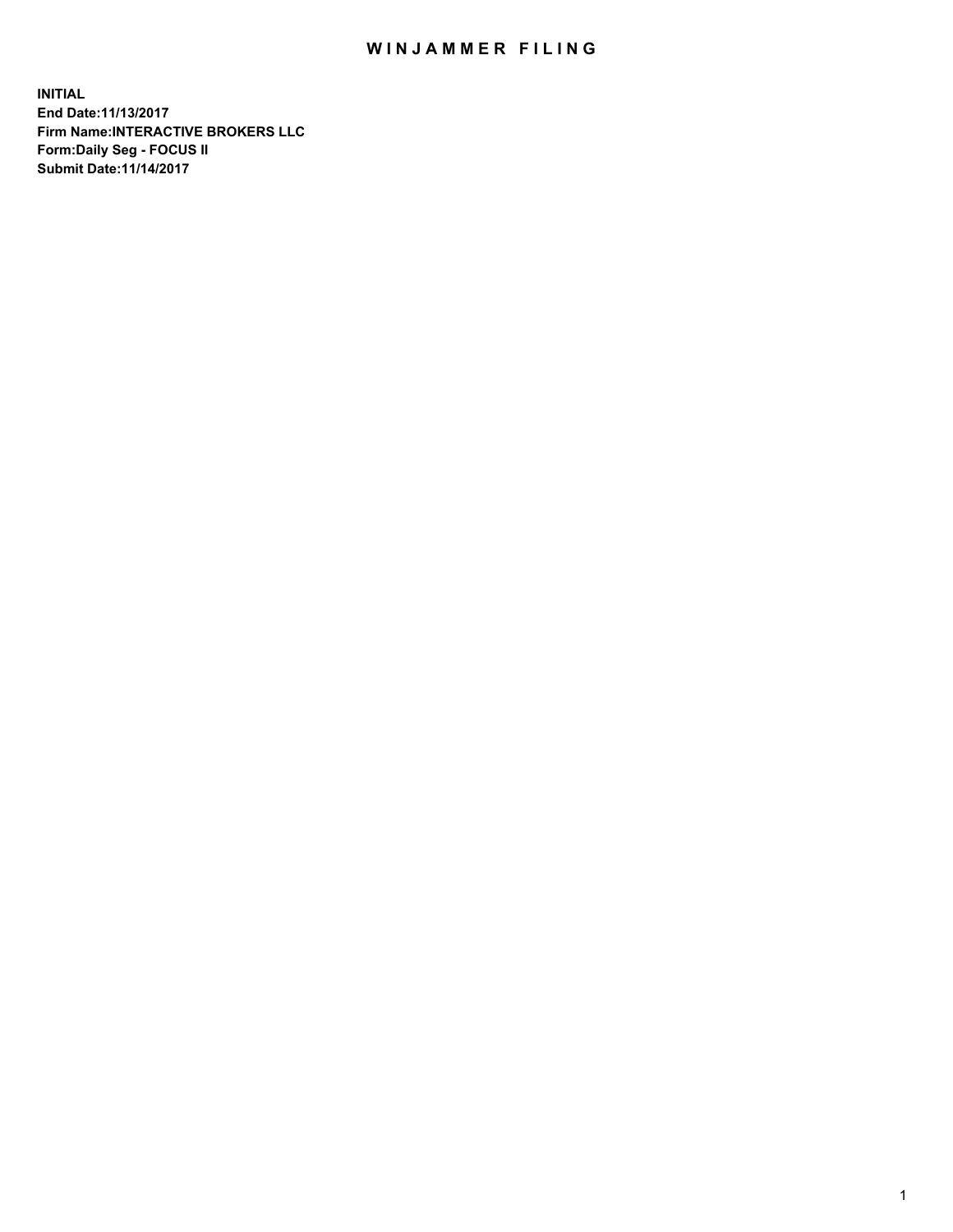## **INITIAL End Date:11/13/2017 Firm Name:INTERACTIVE BROKERS LLC Form:Daily Seg - FOCUS II Submit Date:11/14/2017 Daily Segregation - Cover Page**

| Name of Company<br><b>Contact Name</b><br><b>Contact Phone Number</b><br><b>Contact Email Address</b>                                                                                                                                                                                                                          | <b>INTERACTIVE BROKERS LLC</b><br><b>James Menicucci</b><br>203-618-8085<br>jmenicucci@interactivebrokers.c<br>om |
|--------------------------------------------------------------------------------------------------------------------------------------------------------------------------------------------------------------------------------------------------------------------------------------------------------------------------------|-------------------------------------------------------------------------------------------------------------------|
| FCM's Customer Segregated Funds Residual Interest Target (choose one):<br>a. Minimum dollar amount: ; or<br>b. Minimum percentage of customer segregated funds required:% ; or<br>c. Dollar amount range between: and; or<br>d. Percentage range of customer segregated funds required between:% and%.                         | <u>0</u><br>0<br>155,000,000 245,000,000<br>0 <sub>0</sub>                                                        |
| FCM's Customer Secured Amount Funds Residual Interest Target (choose one):<br>a. Minimum dollar amount: ; or<br>b. Minimum percentage of customer secured funds required:% ; or<br>c. Dollar amount range between: and; or<br>d. Percentage range of customer secured funds required between: % and %.                         | $\underline{\mathbf{0}}$<br>0<br>80,000,000 120,000,000<br>00                                                     |
| FCM's Cleared Swaps Customer Collateral Residual Interest Target (choose one):<br>a. Minimum dollar amount: ; or<br>b. Minimum percentage of cleared swaps customer collateral required:% ; or<br>c. Dollar amount range between: and; or<br>d. Percentage range of cleared swaps customer collateral required between:% and%. | $\overline{\mathbf{0}}$<br>$\overline{\mathbf{0}}$<br>0 <sub>0</sub><br>00                                        |

Attach supporting documents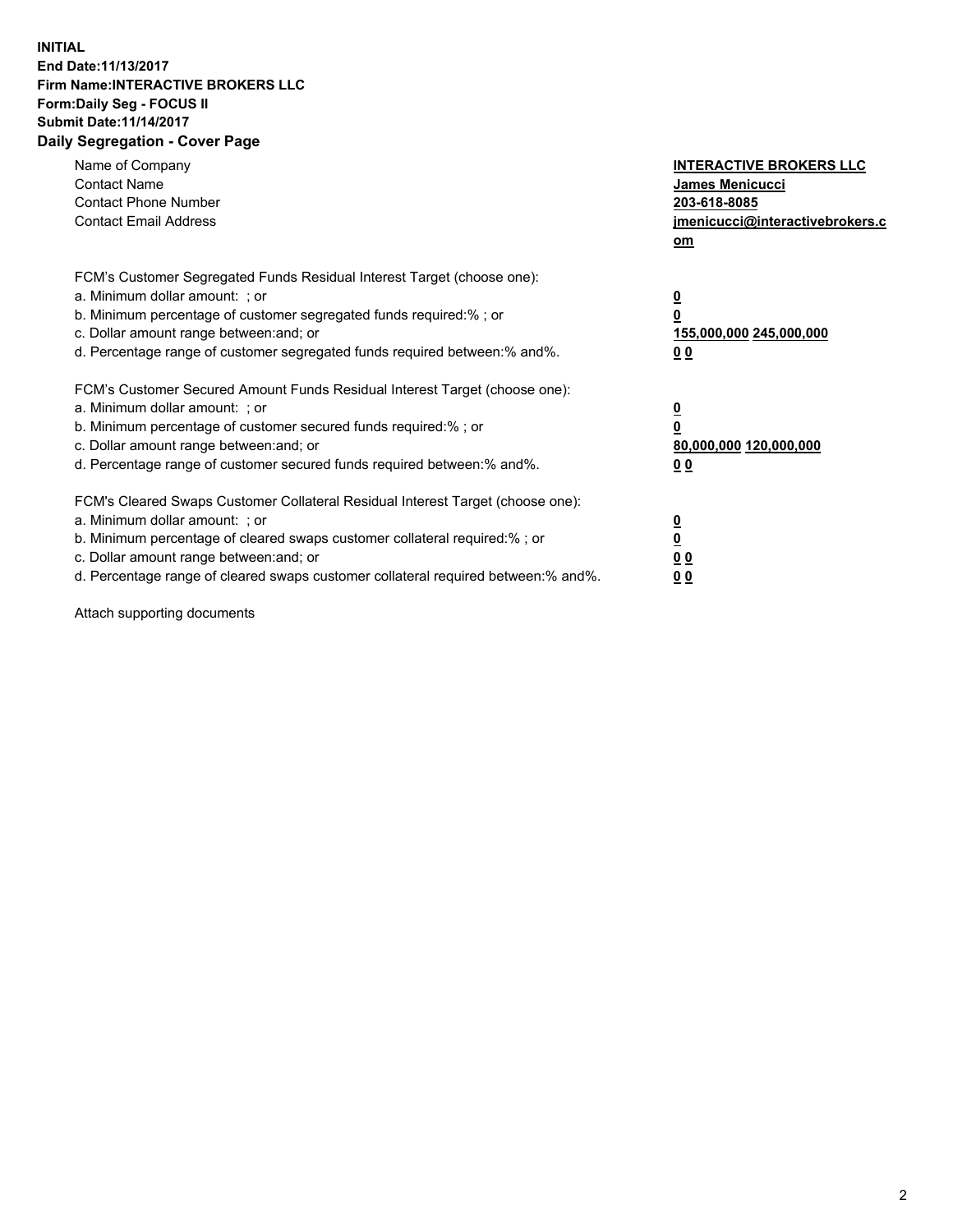## **INITIAL End Date:11/13/2017 Firm Name:INTERACTIVE BROKERS LLC Form:Daily Seg - FOCUS II Submit Date:11/14/2017 Daily Segregation - Secured Amounts**

|                | Daily Jegiegation - Jeculed Aniounts                                                                       |                                    |
|----------------|------------------------------------------------------------------------------------------------------------|------------------------------------|
|                | Foreign Futures and Foreign Options Secured Amounts                                                        |                                    |
|                | Amount required to be set aside pursuant to law, rule or regulation of a foreign                           | $0$ [7305]                         |
|                | government or a rule of a self-regulatory organization authorized thereunder                               |                                    |
| 1.             | Net ledger balance - Foreign Futures and Foreign Option Trading - All Customers                            |                                    |
|                | A. Cash                                                                                                    | 442,894,174 [7315]                 |
|                | B. Securities (at market)                                                                                  | $0$ [7317]                         |
| 2.             | Net unrealized profit (loss) in open futures contracts traded on a foreign board of trade                  | 6,905,515 [7325]                   |
| 3.             | Exchange traded options                                                                                    |                                    |
|                | a. Market value of open option contracts purchased on a foreign board of trade                             | 26,808 [7335]                      |
|                | b. Market value of open contracts granted (sold) on a foreign board of trade                               | -233,622 [7337]                    |
| 4.             | Net equity (deficit) (add lines 1.2. and 3.)                                                               | 449,592,875 [7345]                 |
| 5.             | Account liquidating to a deficit and account with a debit balances - gross amount                          | 4,140 [7351]                       |
|                | Less: amount offset by customer owned securities                                                           | 0 [7352] 4,140 [7354]              |
| 6.             | Amount required to be set aside as the secured amount - Net Liquidating Equity                             | 449,597,015 [7355]                 |
|                | Method (add lines 4 and 5)                                                                                 |                                    |
| 7.             | Greater of amount required to be set aside pursuant to foreign jurisdiction (above) or line                | 449,597,015 [7360]                 |
|                | 6.                                                                                                         |                                    |
|                | FUNDS DEPOSITED IN SEPARATE REGULATION 30.7 ACCOUNTS                                                       |                                    |
| $\mathbf{1}$ . | Cash in banks                                                                                              |                                    |
|                | A. Banks located in the United States                                                                      | 126,016,830 [7500]                 |
|                | B. Other banks qualified under Regulation 30.7                                                             | 0 [7520] 126,016,830 [7530]        |
| 2.             | Securities                                                                                                 |                                    |
|                | A. In safekeeping with banks located in the United States                                                  | 340,479,190 [7540]                 |
|                | B. In safekeeping with other banks qualified under Regulation 30.7                                         | 0 [7560] 340,479,190 [7570]        |
| 3.             | Equities with registered futures commission merchants                                                      |                                    |
|                | A. Cash                                                                                                    | $0$ [7580]                         |
|                | <b>B.</b> Securities                                                                                       | $0$ [7590]                         |
|                | C. Unrealized gain (loss) on open futures contracts                                                        | $0$ [7600]                         |
|                | D. Value of long option contracts                                                                          | $0$ [7610]                         |
|                | E. Value of short option contracts                                                                         | 0 [7615] 0 [7620]                  |
| 4.             | Amounts held by clearing organizations of foreign boards of trade                                          |                                    |
|                | A. Cash                                                                                                    | $0$ [7640]                         |
|                | <b>B.</b> Securities                                                                                       | $0$ [7650]                         |
|                | C. Amount due to (from) clearing organization - daily variation                                            | $0$ [7660]                         |
|                | D. Value of long option contracts                                                                          | $0$ [7670]                         |
|                | E. Value of short option contracts                                                                         | 0 [7675] 0 [7680]                  |
| 5.             | Amounts held by members of foreign boards of trade                                                         |                                    |
|                | A. Cash                                                                                                    | 113,335,177 [7700]                 |
|                | <b>B.</b> Securities                                                                                       | $0$ [7710]                         |
|                | C. Unrealized gain (loss) on open futures contracts                                                        | <u>-2,318,833</u> [7720]           |
|                | D. Value of long option contracts                                                                          | 26,808 [7730]                      |
|                | E. Value of short option contracts                                                                         | -233,622 [7735] 110,809,530 [7740] |
| 6.             | Amounts with other depositories designated by a foreign board of trade                                     | 0 [7760]                           |
| 7.             | Segregated funds on hand                                                                                   | $0$ [7765]                         |
| 8.             | Total funds in separate section 30.7 accounts                                                              | 577,305,550 [7770]                 |
| 9.             | Excess (deficiency) Set Aside for Secured Amount (subtract line 7 Secured Statement<br>Page 1 from Line 8) | 127,708,535 [7380]                 |
| 10.            | Management Target Amount for Excess funds in separate section 30.7 accounts                                | 80,000,000 [7780]                  |
| 11.            | Excess (deficiency) funds in separate 30.7 accounts over (under) Management Target                         | 47,708,535 [7785]                  |
|                |                                                                                                            |                                    |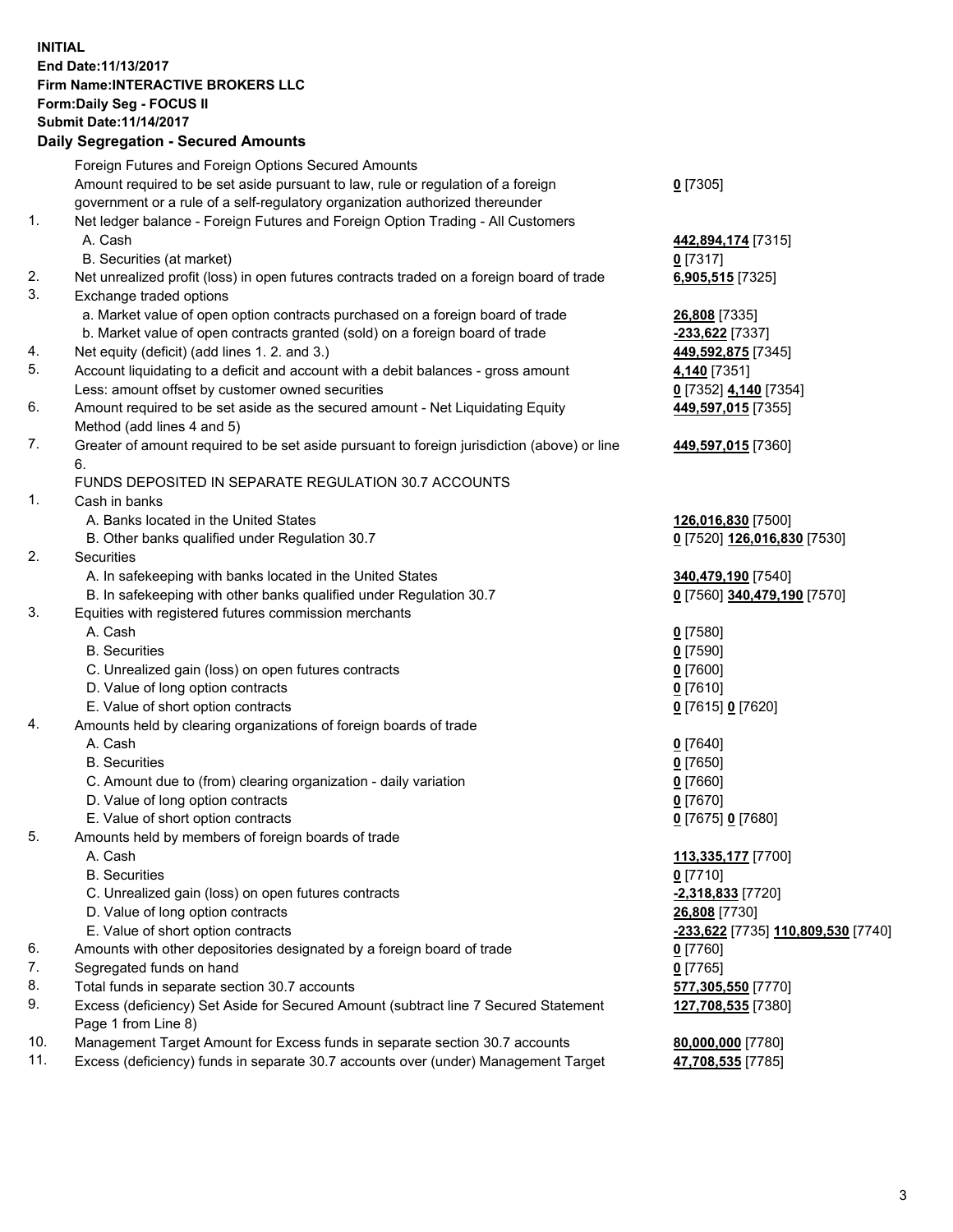**INITIAL End Date:11/13/2017 Firm Name:INTERACTIVE BROKERS LLC Form:Daily Seg - FOCUS II Submit Date:11/14/2017 Daily Segregation - Segregation Statement** SEGREGATION REQUIREMENTS(Section 4d(2) of the CEAct) 1. Net ledger balance A. Cash **4,626,927,305** [7010] B. Securities (at market) **0** [7020] 2. Net unrealized profit (loss) in open futures contracts traded on a contract market **-74,980,799** [7030] 3. Exchange traded options A. Add market value of open option contracts purchased on a contract market **137,734,409** [7032] B. Deduct market value of open option contracts granted (sold) on a contract market **-264,627,728** [7033] 4. Net equity (deficit) (add lines 1, 2 and 3) **4,425,053,187** [7040] 5. Accounts liquidating to a deficit and accounts with debit balances - gross amount **205,809** [7045] Less: amount offset by customer securities **0** [7047] **205,809** [7050] 6. Amount required to be segregated (add lines 4 and 5) **4,425,258,996** [7060] FUNDS IN SEGREGATED ACCOUNTS 7. Deposited in segregated funds bank accounts A. Cash **569,142,840** [7070] B. Securities representing investments of customers' funds (at market) **2,828,332,630** [7080] C. Securities held for particular customers or option customers in lieu of cash (at market) **0** [7090] 8. Margins on deposit with derivatives clearing organizations of contract markets A. Cash **23,922,743** [7100] B. Securities representing investments of customers' funds (at market) **1,354,310,051** [7110] C. Securities held for particular customers or option customers in lieu of cash (at market) **0** [7120] 9. Net settlement from (to) derivatives clearing organizations of contract markets **-5,015,521** [7130] 10. Exchange traded options A. Value of open long option contracts **138,118,462** [7132] B. Value of open short option contracts **-265,012,218** [7133] 11. Net equities with other FCMs A. Net liquidating equity **0** [7140] B. Securities representing investments of customers' funds (at market) **0** [7160] C. Securities held for particular customers or option customers in lieu of cash (at market) **0** [7170] 12. Segregated funds on hand **0** [7150] 13. Total amount in segregation (add lines 7 through 12) **4,643,798,987** [7180] 14. Excess (deficiency) funds in segregation (subtract line 6 from line 13) **218,539,991** [7190] 15. Management Target Amount for Excess funds in segregation **155,000,000** [7194] **63,539,991** [7198]

16. Excess (deficiency) funds in segregation over (under) Management Target Amount Excess